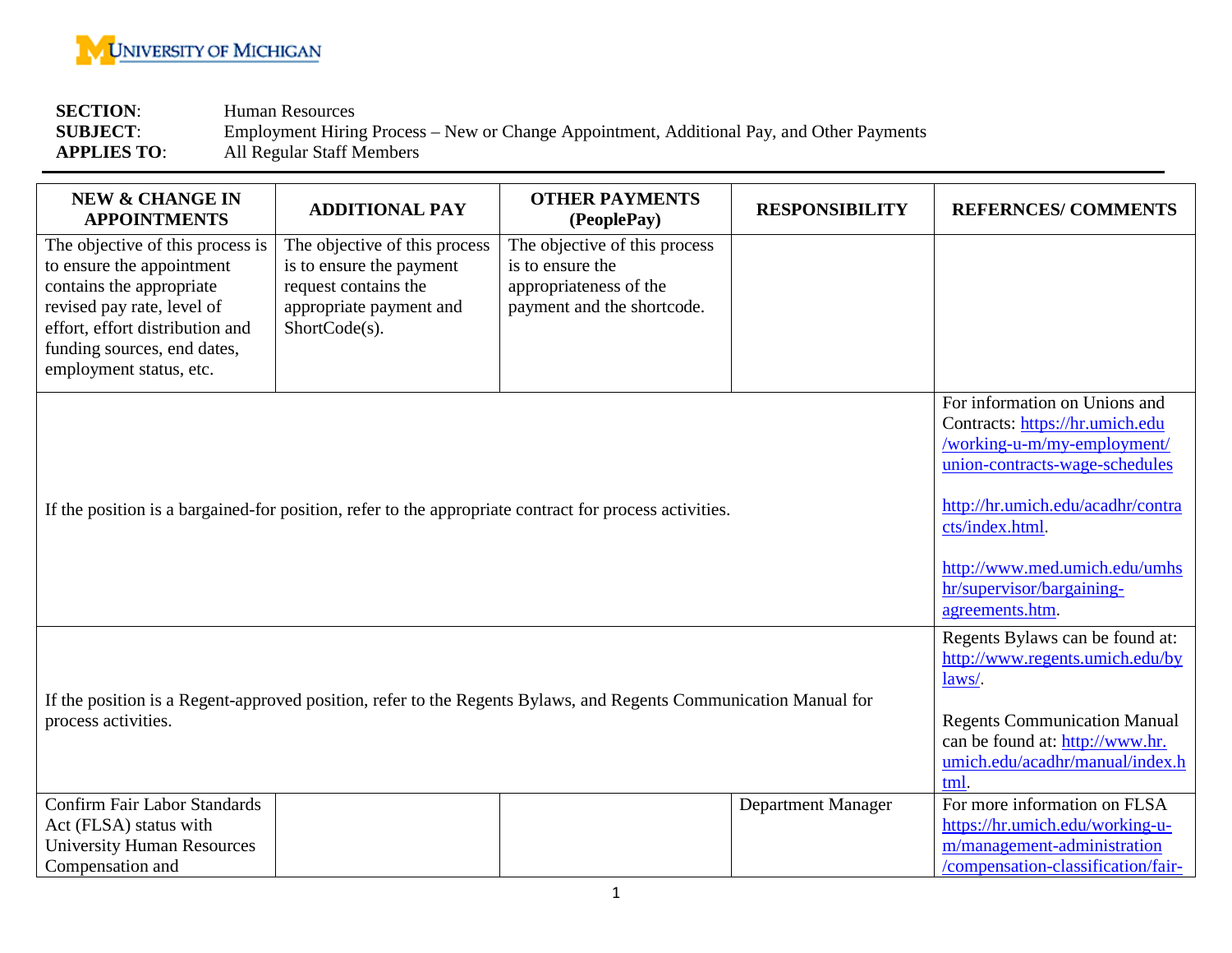

| <b>NEW &amp; CHANGE IN</b><br><b>APPOINTMENTS</b>                                                     | <b>ADDITIONAL PAY</b>                                    | <b>OTHER PAYMENTS</b><br>(PeoplePay)                    | <b>RESPONSIBILITY</b>               | <b>REFERNCES/COMMENTS</b>                                                                                 |
|-------------------------------------------------------------------------------------------------------|----------------------------------------------------------|---------------------------------------------------------|-------------------------------------|-----------------------------------------------------------------------------------------------------------|
| Classification Office, where                                                                          |                                                          |                                                         |                                     | labor-standards-act.                                                                                      |
| employee is currently non-                                                                            |                                                          |                                                         |                                     |                                                                                                           |
| exempt and changing to an                                                                             |                                                          |                                                         |                                     |                                                                                                           |
| exempt job classification.                                                                            |                                                          |                                                         |                                     |                                                                                                           |
| Determine the following:                                                                              | Determine the following:                                 | Determine the following:                                | <b>Department Hiring</b><br>Manager | See Additional References at the<br>end of this document for                                              |
| • Appropriate ShortCode $(s)$                                                                         | • Appropriate ShortCode(s)                               | • Appropriate ShortCode $(s)$                           | (See Appendix A)                    | guidance on leave of absence,<br>changing existing appointments,                                          |
| • Percentages of effort for the<br>employee's salary<br>distribution for the                          | • Earning amount per pay<br>period.                      | • Earning amount per pay<br>period.                     |                                     | temporary promotion, retroactive<br>pay, moving/relocation expenses,<br>and taxation on prizes, gifts and |
| <b>Department Budget</b><br>Earnings (DBE) and                                                        | Ask FBS for assistance with<br>shortcodes, if necessary. | Ask FBS for assistance with<br>shortcode, if necessary. |                                     | awards                                                                                                    |
| documentation to support                                                                              |                                                          |                                                         |                                     | To remain compliant with federal                                                                          |
| the types and reasons for                                                                             |                                                          |                                                         |                                     | sponsor guidelines, consider                                                                              |
| appointment changes should                                                                            |                                                          |                                                         |                                     | impact additional pay may have                                                                            |
| follow the applicable SPG                                                                             |                                                          |                                                         |                                     | on the appointment. SPG 501.10,                                                                           |
| policy and procedures.                                                                                |                                                          |                                                         |                                     | Policy on Effort Certification.                                                                           |
| • For temporary employee<br>appointments qualifying as<br>"Full-Time" under<br><b>Employer Shared</b> |                                                          |                                                         |                                     | For detailed information on Effort<br>Reporting, visit http:/finops/<br>reporting/effort.                 |
| Responsibility (ESR)                                                                                  |                                                          |                                                         |                                     | For Temporary Employee                                                                                    |
| regulations, complete the                                                                             |                                                          |                                                         |                                     | Appointments, the form can be                                                                             |
| <b>ESR Eligibility</b>                                                                                |                                                          |                                                         |                                     | found at http://hr.umich.edu/esr-                                                                         |
| Certification form and                                                                                |                                                          |                                                         |                                     | form.                                                                                                     |
| return to Human Resources                                                                             |                                                          |                                                         |                                     |                                                                                                           |
| at the start of the                                                                                   |                                                          |                                                         |                                     | For variable hour temporary                                                                               |
| appointment to trigger an                                                                             |                                                          |                                                         |                                     | employee appointments, Human                                                                              |
| offer of health care                                                                                  |                                                          |                                                         |                                     | Resources will track hours                                                                                |
| coverage.                                                                                             |                                                          |                                                         |                                     | worked, and if indicated, trigger<br>offer of health care coverage at                                     |
| Ask FBS for assistance with                                                                           |                                                          |                                                         |                                     | end of measurement period.                                                                                |
| shortcodes, if necessary.                                                                             |                                                          |                                                         |                                     |                                                                                                           |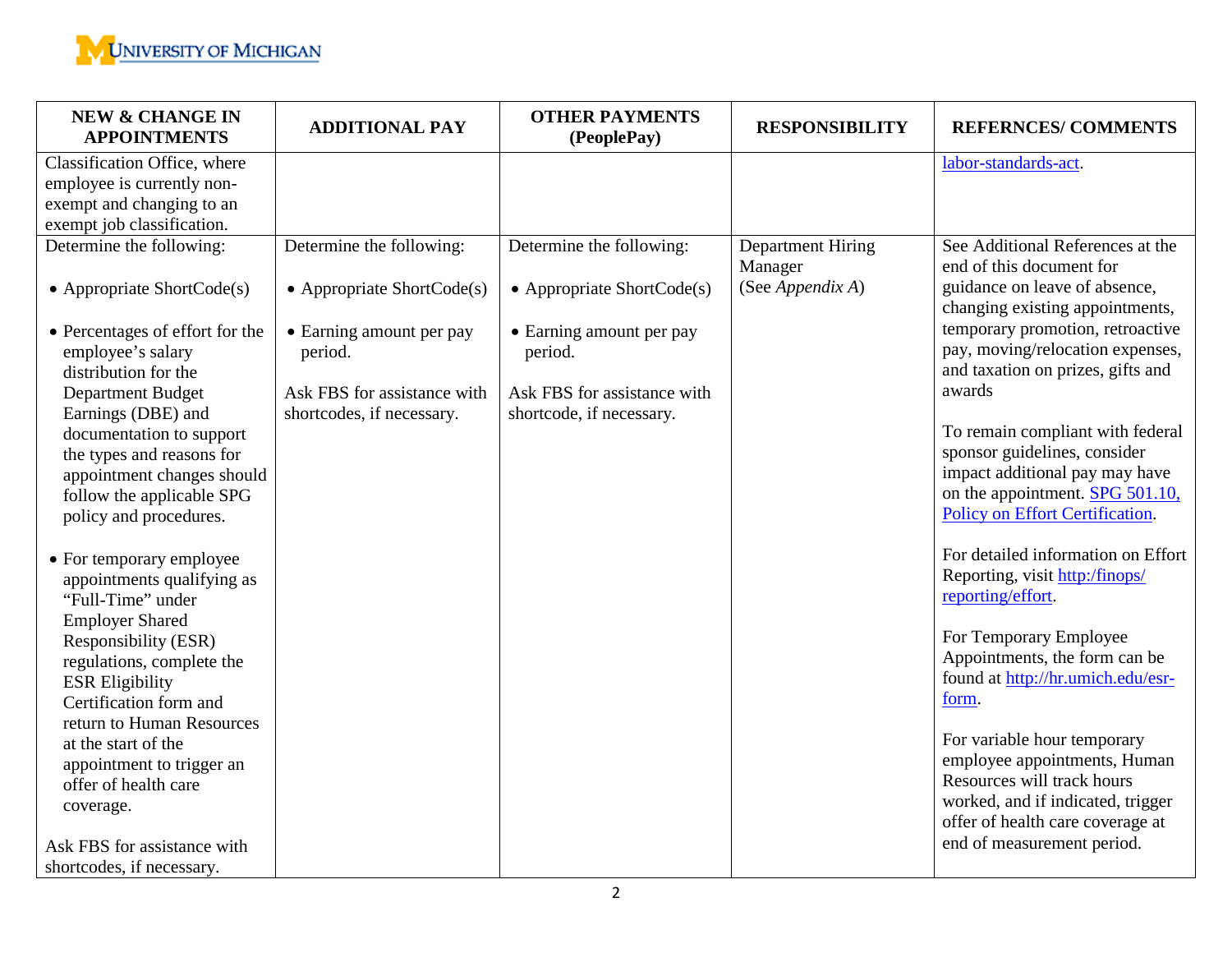| <b>NEW &amp; CHANGE IN</b><br><b>APPOINTMENTS</b> | <b>ADDITIONAL PAY</b>                                                                                                                                                                                                                                                                                                                                                                                                                                                    | <b>OTHER PAYMENTS</b><br>(PeoplePay)                                                                                                                                                                                                                                                                                                                                                                                                                                                                                                                                                     | <b>RESPONSIBILITY</b>                                   | <b>REFERNCES/COMMENTS</b>                                                                                                                                                                                                                                                                                                                                                                                                                                                                                                                                                                                                     |
|---------------------------------------------------|--------------------------------------------------------------------------------------------------------------------------------------------------------------------------------------------------------------------------------------------------------------------------------------------------------------------------------------------------------------------------------------------------------------------------------------------------------------------------|------------------------------------------------------------------------------------------------------------------------------------------------------------------------------------------------------------------------------------------------------------------------------------------------------------------------------------------------------------------------------------------------------------------------------------------------------------------------------------------------------------------------------------------------------------------------------------------|---------------------------------------------------------|-------------------------------------------------------------------------------------------------------------------------------------------------------------------------------------------------------------------------------------------------------------------------------------------------------------------------------------------------------------------------------------------------------------------------------------------------------------------------------------------------------------------------------------------------------------------------------------------------------------------------------|
|                                                   | Additional pay is processed<br>using the online Additional<br>Pay Workflow Transaction.<br>Common uses of additional<br>pay include, but are not<br>limited to:<br>• Change in Duties<br>• Faculty Honoraria<br>• Performance-based<br>Recognition<br>• Services Unrelated to<br><b>Base Appointment</b><br>• Technology Support<br>Payments<br>• New Hire Payment<br>(Recruitment Incentive/<br>Hiring Bonus)<br>(See Supplemental Pay<br>procedures for more details.) | Common types of other<br>payments include:<br>• Reimbursement/Advances<br>of Moving and Relocation<br>Expenses<br>• Request or Record<br>Payment of Awards,<br>Prizes, or Gifts.<br>See listing at end of this<br>document for SPGs and Tax<br>website for further<br>information pertaining to the<br>types of payments listed<br>above.<br>In general, the value of<br>prizes, gifts, or awards given<br>to a person currently<br>employed by the University<br>or employed in the past 12<br>months is considered taxable<br>income and must be reported<br>on the person's Form W-2. | <b>Department Hiring</b><br>Manager<br>(See Appendix A) | Approval must be received from<br>someone within the unit in which<br>the individual has a primary<br>appointment. This person should<br>be able to determine the<br>appropriateness of payment,<br>including whether or not<br>additional work is outside scope<br>of the regular appointment and if<br>the pay rate is appropriate.<br>For information on additional pay<br>delivery approaches, visit<br><b>Additional Pay Resources</b><br>Website<br>FBS makes use of the PeoplePay<br><b>Decision Tool</b> for payments for<br>goods, advances, moving or<br>relocating expenses, royalties, or<br>awards/prizes/gifts. |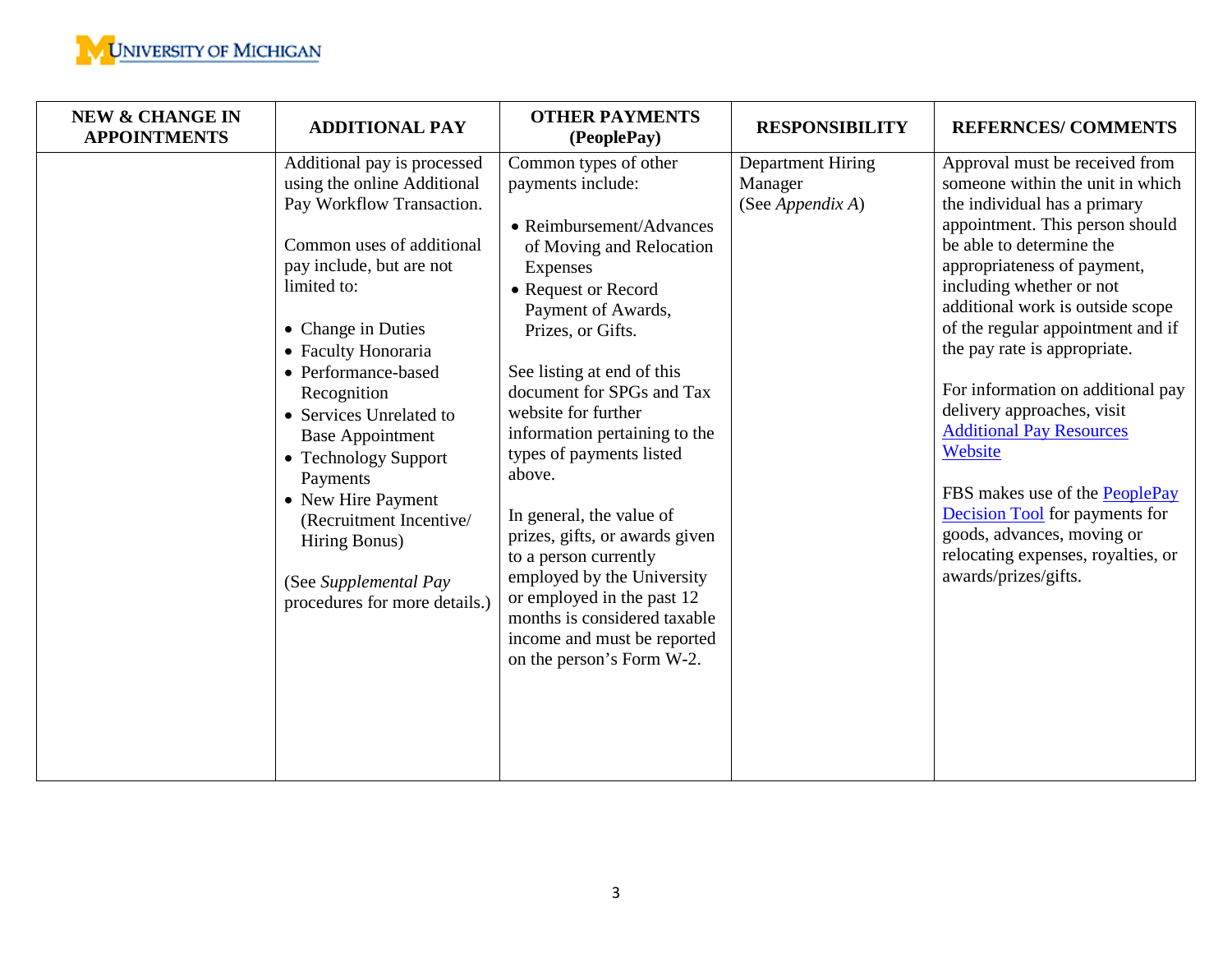

| <b>NEW &amp; CHANGE IN</b><br><b>APPOINTMENTS</b>                                                                                                                                                                                                                                                                                                                                                                                                                                                                                    | <b>ADDITIONAL PAY</b> | <b>OTHER PAYMENTS</b><br>(PeoplePay)                    | <b>RESPONSIBILITY</b>                                                                                                                                                                                                                                                                                                                                                                                                                                                                                                                                                     | <b>REFERNCES/COMMENTS</b>                                                                                                                                                                                                                                                                                                                                                                                                   |
|--------------------------------------------------------------------------------------------------------------------------------------------------------------------------------------------------------------------------------------------------------------------------------------------------------------------------------------------------------------------------------------------------------------------------------------------------------------------------------------------------------------------------------------|-----------------------|---------------------------------------------------------|---------------------------------------------------------------------------------------------------------------------------------------------------------------------------------------------------------------------------------------------------------------------------------------------------------------------------------------------------------------------------------------------------------------------------------------------------------------------------------------------------------------------------------------------------------------------------|-----------------------------------------------------------------------------------------------------------------------------------------------------------------------------------------------------------------------------------------------------------------------------------------------------------------------------------------------------------------------------------------------------------------------------|
| Complete the SSC HR eForm.<br>If the change in appointment is related to the Merit process, contact FBS who will submit<br>Merit Program changes via the electronic spreadsheet process.<br>If you intend to provide additional payments to 20 or more people, complete the SSC HR<br>eForm and attach the list of names, UMIDs, amounts, type of payment (lump sum, incentive<br>pay, admin differential, etc.), and effective date.<br>Ensure proper Additional Pay code is selected based on the business reason for the payment. |                       | <b>Department Hiring</b><br>Manager<br>(See Appendix A) | Approval must be received from<br>someone within the department in<br>which the individual has a<br>primary regular appointment.<br>This person determines the<br>appropriateness of payment, if<br>additional work is outside scope<br>of the regular appointment, and if<br>the pay rate is appropriate.<br>Procedures related to the Annual<br>Salary Program can be found at:<br>http://www.hr.umich.edu/compcl<br>ass/schedules/index.htm.<br>http://www.mais.umich.edu/hrms<br>/merit.html.<br>Use the <b>Earnings</b> Code search<br>tool to identify proper code. |                                                                                                                                                                                                                                                                                                                                                                                                                             |
| SSC HR Coordinator Services processes using the online Personnel Action Request (PAR) in<br>MPathways.<br>There is an Additional Pay batch process that can be used when 20 or more people will be<br>receiving a one-time additional payment at once.                                                                                                                                                                                                                                                                               |                       |                                                         | <b>SSC HR Coordinator</b>                                                                                                                                                                                                                                                                                                                                                                                                                                                                                                                                                 | For step-by-step instructions and<br>information on how to use the<br><b>Additional Pay Workflow</b><br>Transaction, login to MYLINC.<br>In the Catalog Search box, type<br>"hr workflow" and start the item<br>called "HR Workflow<br>Transactions"<br>For step-by-step instructions and<br>information on how to use the<br>Additional Pay batch process type<br>"toolkit" in the Catalog<br>Searchbox and start the item |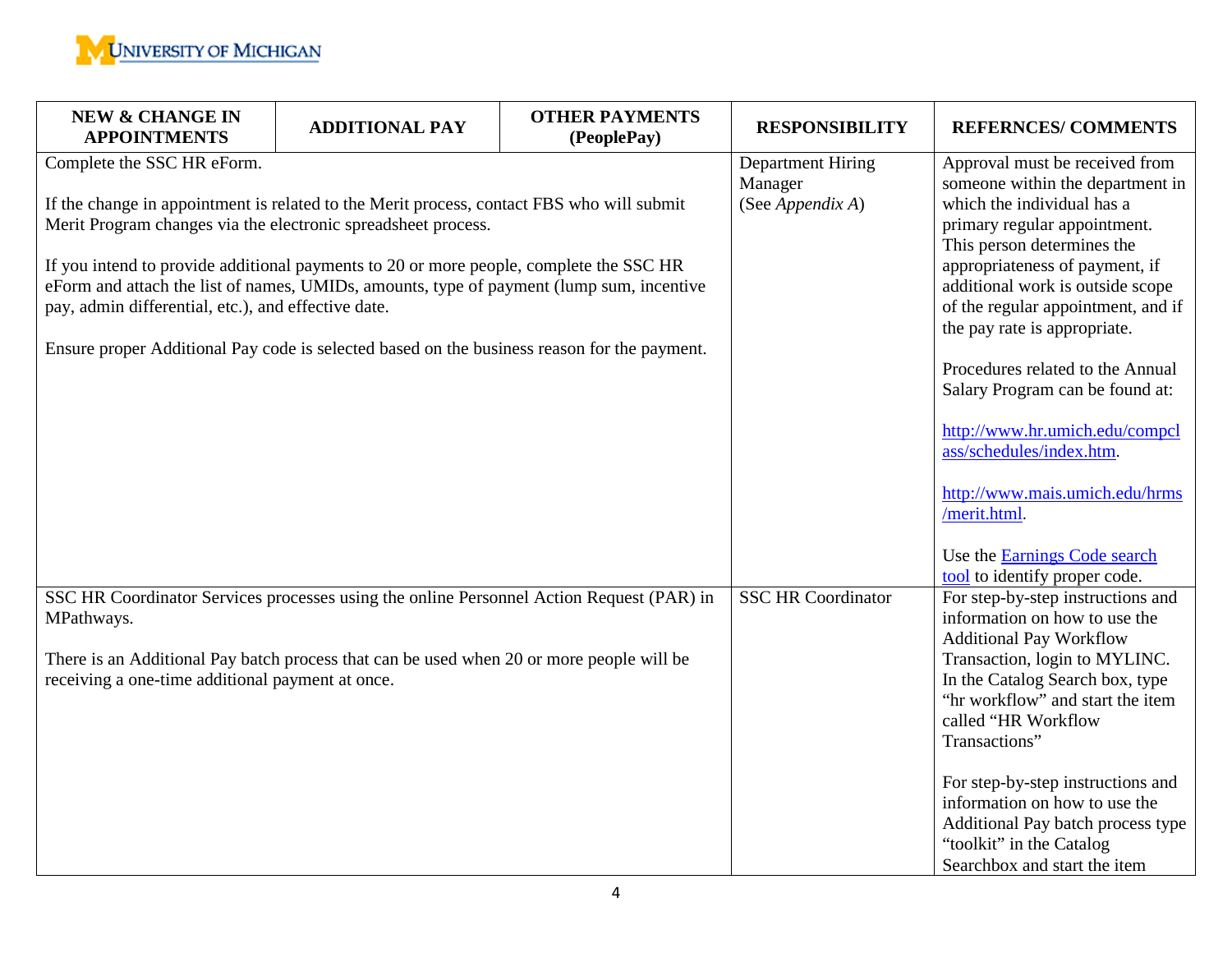

| <b>NEW &amp; CHANGE IN</b><br><b>ADDITIONAL PAY</b><br><b>APPOINTMENTS</b>                                                                                                                                                | <b>OTHER PAYMENTS</b><br>(PeoplePay) | <b>RESPONSIBILITY</b>                                         | <b>REFERNCES/COMMENTS</b>                                                                                                                                                               |
|---------------------------------------------------------------------------------------------------------------------------------------------------------------------------------------------------------------------------|--------------------------------------|---------------------------------------------------------------|-----------------------------------------------------------------------------------------------------------------------------------------------------------------------------------------|
|                                                                                                                                                                                                                           |                                      |                                                               | entitled "HR Batch Toolkit"<br>Additional Pay."                                                                                                                                         |
| If retroactive salary<br>distribution changes are<br>required, the change must<br>comply with effort reporting<br>and transfer guidelines.                                                                                |                                      | Department Hiring<br>Manager and FBS<br><b>Budget Analyst</b> | Procedures on how to process a<br>Retroactive Salary Transfer can<br>be found on Financial<br>Operation's website: http://www.<br>finops.umich.edu/programs/conta<br>ct/OCR.            |
| When staff members are furnished maintenance of significant value, such as room and board,<br>notify FBS to determine if wages paid will be reduced from the regular rate by the fair market<br>value of the maintenance. | Department Hiring<br>Manager         | SPG 201.42, Perquisites                                       |                                                                                                                                                                                         |
| Discuss all actual and potential conflicts of interest or commitment with candidate and any<br>disclosures as necessary.                                                                                                  |                                      | Department Hiring<br>Manager                                  | SPG 201.65-1, Conflicts of<br><b>Interest and Conflicts of</b><br>Commitment<br>Department policies can be found<br>at: http://www.provost.umich.<br>edu/programs/COI_COC/units.ht<br>m |
| Ensure change in appointment, additional pay, and/or other payments are processed correctly                                                                                                                               |                                      | FBS Budget Analyst                                            |                                                                                                                                                                                         |
| by comparing the gross pay register with the source documentation (i.e., Workflow<br>Transaction, Reimbursement/Reconciliation of Moving and Relocation Expenses Form, etc).                                              | Senior                               |                                                               |                                                                                                                                                                                         |

## **Additional References**

To remain compliant with federal sponsor guidelines, consider impact additional pay may have on the appointment. [SPG 501.10, Policy on Effort](http://spg.umich.edu/pdf/501.10.pdf)  **[Certification](http://spg.umich.edu/pdf/501.10.pdf)** 

For detailed information on Effort Reporting, visit the website: [https://www.finops.umich.edu/programs/effortrptg?auth=true.](https://www.finops.umich.edu/programs/effortrptg?auth=true) Also see process documentation for Effort Certification Reporting Process.

[SPG 201.30-0, Leaves of Absence](http://spg.umich.edu/pdf/201.30-0.pdf)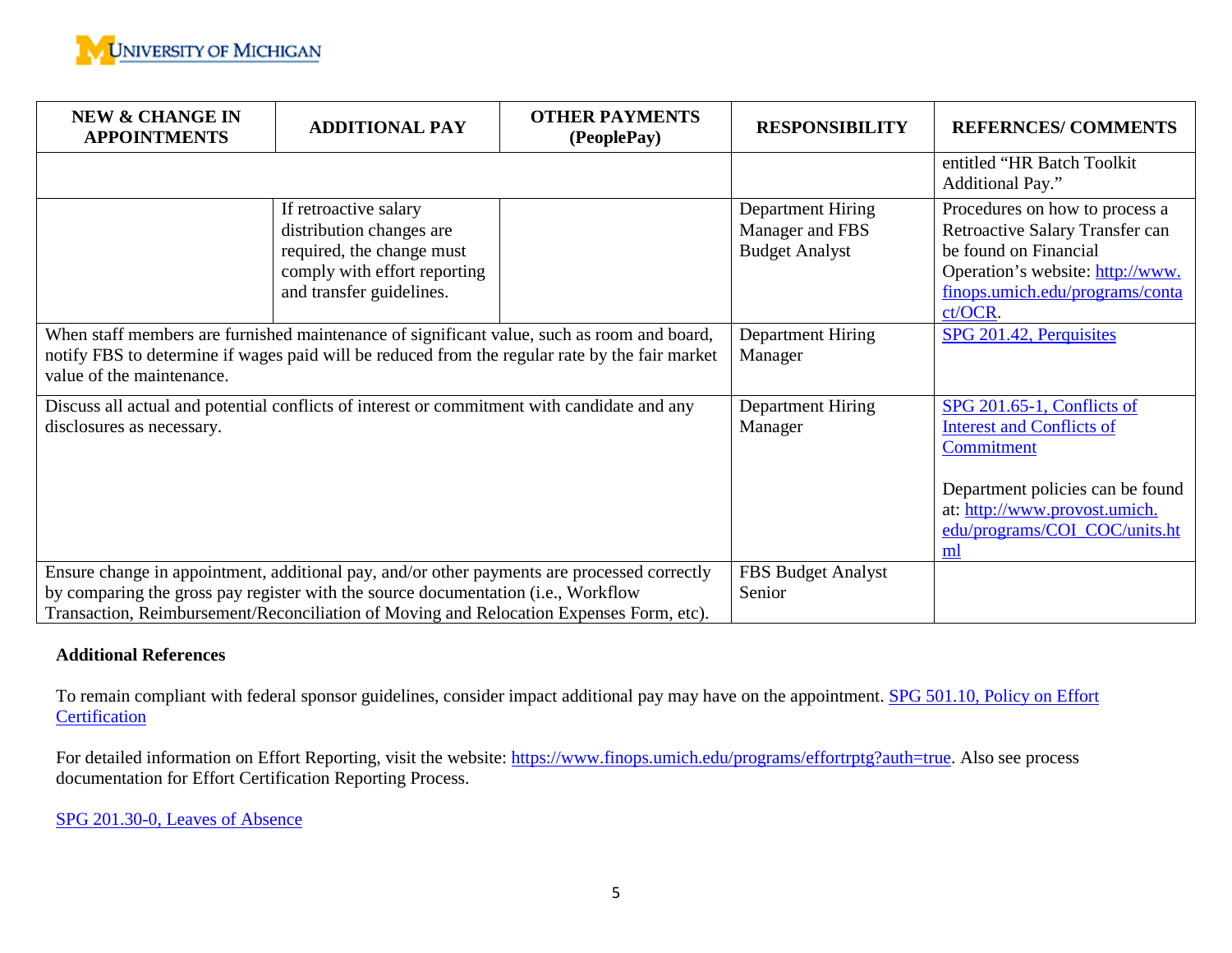

[SPG 201.30-3, Seasonal Leave of Absence.](http://spg.umich.edu/pdf/201.30-3.pdf) A Seasonal Leave of Absence Appointment must be prearranged with the employee and approved by the department head of the employing department. The procedure for placing employees on and return from a seasonal leave can be found at [http://www.umich.edu/~hraa/procedures/spg201-30-3.htm](http://www.umich.edu/%7Ehraa/procedures/spg201-30-3.htm)

SPG 201.30-5, Federal [Intergovernmental Personnel Agreements](http://spg.umich.edu/pdf/201.30-5.pdf)

[SPG 201.34-0, New and Changed Positions.](http://spg.umich.edu/pdf/201.34-0.pdf) The procedure for changing an existing appointment can be found at [http://www.hr.umich.edu/procedures](http://www.hr.umich.edu/procedures%20/spg201-34.htm)  [/spg201-34.htm](http://www.hr.umich.edu/procedures%20/spg201-34.htm)

[SPG 201.61-0, Transfer: Promotional, Lateral and Demotional](http://spg.umich.edu/pdf/201.61-0.pdf)

Salary increase may be done as part of [SPG 201.41, Performance Evaluations.](http://spg.umich.edu/pdf/201.41.pdf) Procedures can be found at [http://www.umich.edu/~hraa/compclass/](http://www.umich.edu/%7Ehraa/compclass/%20schedules/index.htm)  [schedules/index.htm](http://www.umich.edu/%7Ehraa/compclass/%20schedules/index.htm)

SPG 201.51, [Remote Location Pay and Reimbursement of Dependent Relocation Costs](http://spg.umich.edu/pdf/201.51.pdf)

[SPG 201.61-1, Temporary Promotion](http://spg.umich.edu/pdf/201.61-1.pdf)

[SPG 201.72 Reduction in Force.](http://spg.umich.edu/pdf/201.72-0.pdf) Department resources concerning Reduction-in-Force can be accessed at [http://www.umich.edu/~hraa/empserv/](http://www.umich.edu/%7Ehraa/empserv/%20department/rif.htm)  [department/rif.htm](http://www.umich.edu/%7Ehraa/empserv/%20department/rif.htm)

In accordance with [SPG 201.83, Retirement,](http://spg.umich.edu/pdf/201.83.pdf) The University offers staff members the option of "phasing" into retirement by various combinations of partial appointments, partial annuities, and for eligible professorial staff a partial furlough. "Phased" retirement must have departmental approval.

For information on additional pay delivery approaches, visit the website<http://www.hr.umich.edu/compclass/docs/pay%20delivery%20approaches.doc> [SPG 501.9, Policy on Retroactive Salary Distribution Changes](http://spg.umich.edu/pdf/501.09.pdf)

Procedures on how to process a Retroactive Salary Transfer can be found on Financial Operation's website at: [http://www.umich.edu/~finops/CRO/index.htm.](http://www.umich.edu/%7Efinops/CRO/index.htm)

[SPG 201.68, Moving and Relocation Expenses](http://spg.umich.edu/pdf/201.68.pdf) Payment of moving and relocation expenses may be provided for staff members who are employed in difficult to recruit occupations and those who are transferred from one University geographic location to another.

Refer to [SPG 501.4-1 Appendix E, Travel and Business Hosting Expense Policies and Procedures](http://spg.umich.edu/pdf/501.04-1.pdf) for specific details regarding Prize, Gift or Award Payment. In general, the value of prizes, gifts, or awards given to a person currently employed by the University or employed in the past 12 months is considered taxable income and must be reported on the person's Form W-2.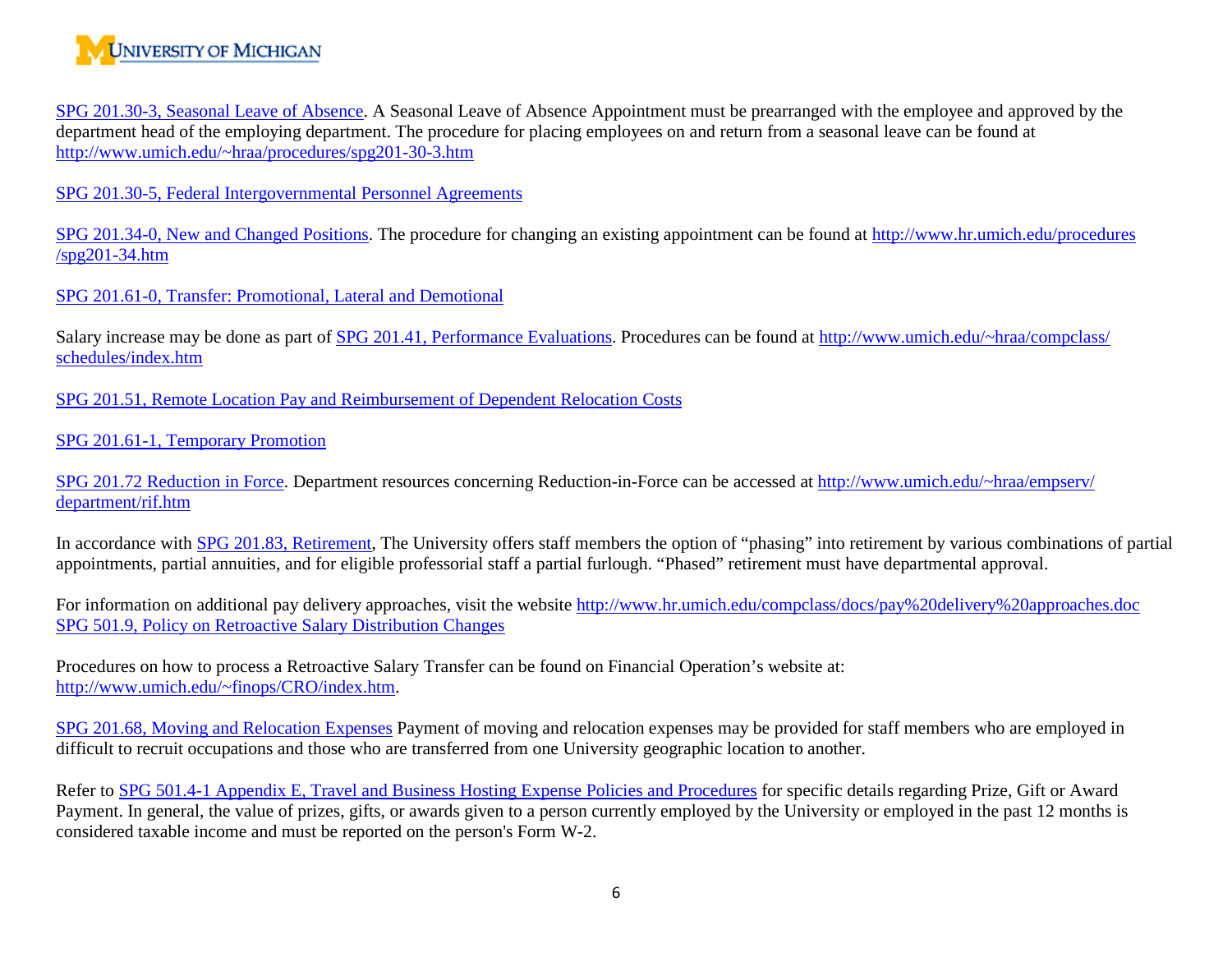

Refer to [Tax website](http://finance.umich.edu/tax) and [SPG 501.12](http://spg.umich.edu/policy/501.12) for specific details regarding Prize, Gift or Award Payment.

#### **Other related information:**

Key Contacts:

- Additional employment resources for departments can be found on the Recruiting and Employment Services website at http://hr.umich.edu /empserv/.
- Contact FBS for eRecruit access questions.
- For University HR assistance contact FBS.

Related Standard Practice Guides:

### **NEW & CHANGE APPOINTMENT:**

- In accordance with [SPG 201.65-0, Employment Outside the University,](http://spg.umich.edu/pdf/201.65-0.pdf) University employees may be employed outside of the University, but the outside employment must not detract from the performance of the duties and responsibilities of the University position, nor may it create a conflict of interest.
- In accordance with [SPG 201.35, Non-Discrimination,](http://spg.umich.edu/pdf/201.35.pdf) the University, in its employment and human resource policies and practices, will not discriminate against any individual because of race, color, religion, creed, national origin or ancestry, age, marital status, sexual orientations, gender identity, gender expression, disability, special disabled veteran and Vietnam-era veteran status, and height or weight, except as allowed by the need for bona fide occupational qualifications. Reasonable accommodation will also be provided to persons with disabilities, to disabled veterans, and to accommodate religious practices.
- In accordance with SPG 201.46, Personnel Records [Collection, Retention and Release,](http://spg.umich.edu/pdf/201.46.pdf) the collection, availability and disclosure of the contents of personnel files is governed by regulations established by the University and applicable laws. The Faculty and Staff Records Office, the Medical Center Staff Records Office and the custodian of personnel files or records in various departments, schools, colleges or other University offices are subject to these regulations.
- Refer to [SPG 604.1, Department Record Retention For Business and Financial Records,](http://spg.umich.edu/pdf/604.01.pdf) to determine the proper record retention period relating to the job posting process.
- In accordance with **SPG 201.53, Security Clearance**, The University may require a security clearance of its staff members, as a condition of employment in certain positions. Such clearance may be necessary for incumbents or applicants for employment, if their work requires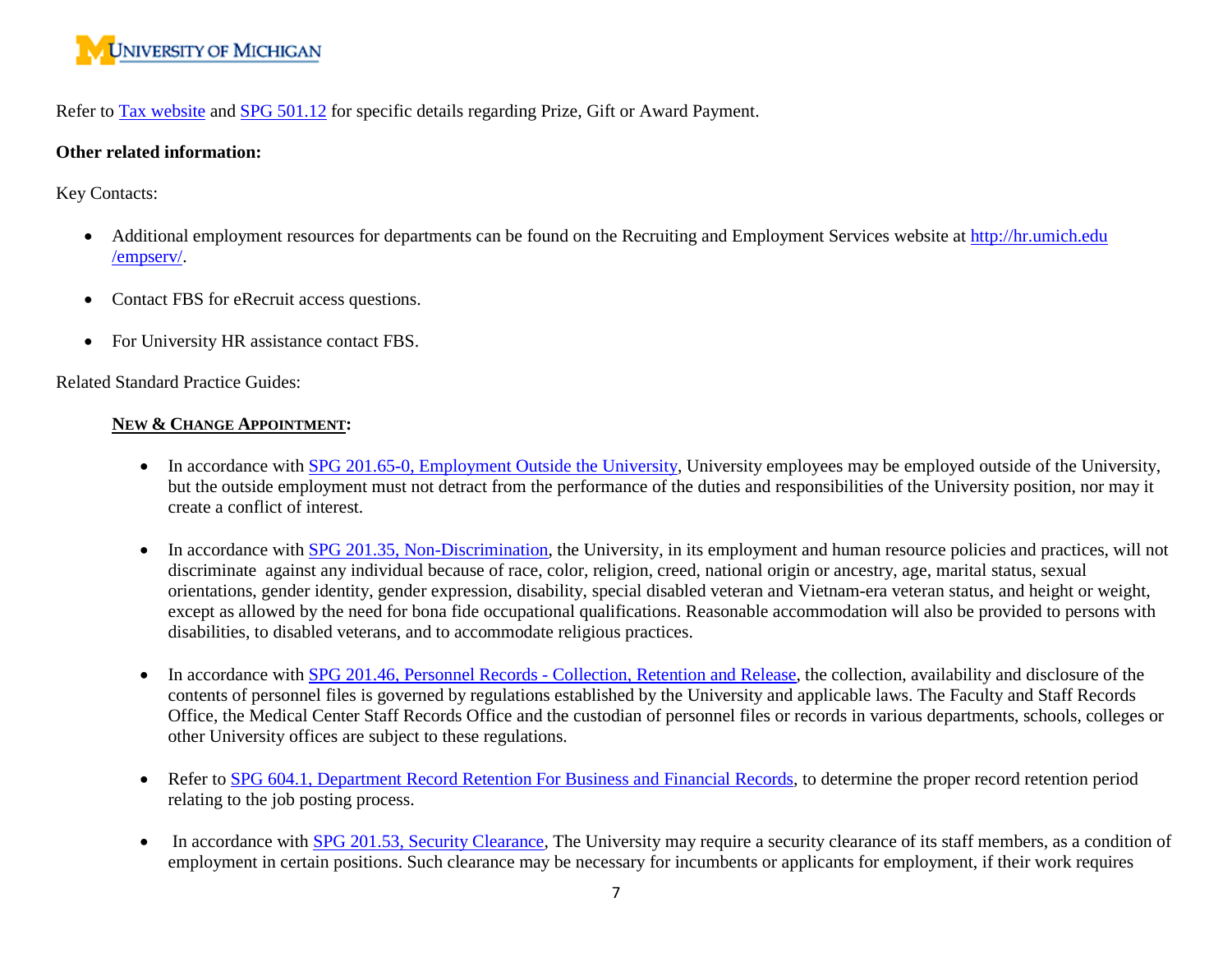access to information classified by the Federal Government. The determination of need for security clearance for specific positions or projects will be mutually determined by the University and the responsible Government Agency.

- To ensure the proper internal controls are in place when paying faculty, staff and independent contractors, please refer to SPG 518.1, Payroll [Controls.](http://spg.umich.edu/pdf/518.01.pdf)
- In accordance with [SPG 201.43, Probationary Period,](http://spg.umich.edu/pdf/201.43.pdf) during the initial six months of regular employment, employees are considered probationary. There is no obligation to continue employment through the probationary period.
- In accordance with SPG 201.23, Appointment of Relatives or Others with Close Personal or External Business Relationships; Procedures to [Assure Equal Opportunity and to Avoid the Possibility Of Favoritism \(Nepotism\),](http://spg.umich.edu/pdf/201.23.pdf) the basic criteria for appointment and promotion of all University staff shall be appropriate qualifications and performance. Relationship to another individual employed by the University shall constitute neither an advantage nor a deterrent to appointment by the University, provided the individual meets and fulfills the appropriate University appointment standards.

### **ADDITIONAL PAY:**

- In accordance with [SPG 201.65-0, Work Outside the University,](http://www.spg.umich.edu/policy/201.65-0) University employees may be employed outside of the University, but the outside employment must not detract from the performance of the duties and responsibilities of the University position, nor may it create a conflict of interest.
- In accordance with [SPG 201.35, Non-Discrimination,](http://spg.umich.edu/pdf/201.35.pdf) the University, in its employment and human resource policies and practices, will not discriminate against any individual because of race, color, religion, creed, national origin or ancestry, age, marital status, sexual orientations, gender identity, gender expression, disability, special disabled veteran and Vietnam-era veteran status, and height or weight, except as allowed by the need for bona fide occupational qualifications. Reasonable accommodation will also be provided to persons with disabilities, to disabled veterans, and to accommodate religious practices.
- In accordance with SPG 201.46, Personnel Records [Collection, Retention and Release,](http://spg.umich.edu/pdf/201.46.pdf) the collection, availability and disclosure of the contents of personnel files is governed by regulations established by the University and applicable laws. The Faculty and Staff Records Office, the Medical Center Staff Records Office and the custodian of personnel files or records in various departments, schools, colleges or other University offices are subject to these regulations.
- Refer to [SPG 604.01, Department Record Retention For Business and Financial Records,](http://spg.umich.edu/policy/604.01) to determine the proper record retention period relating to the job posting process.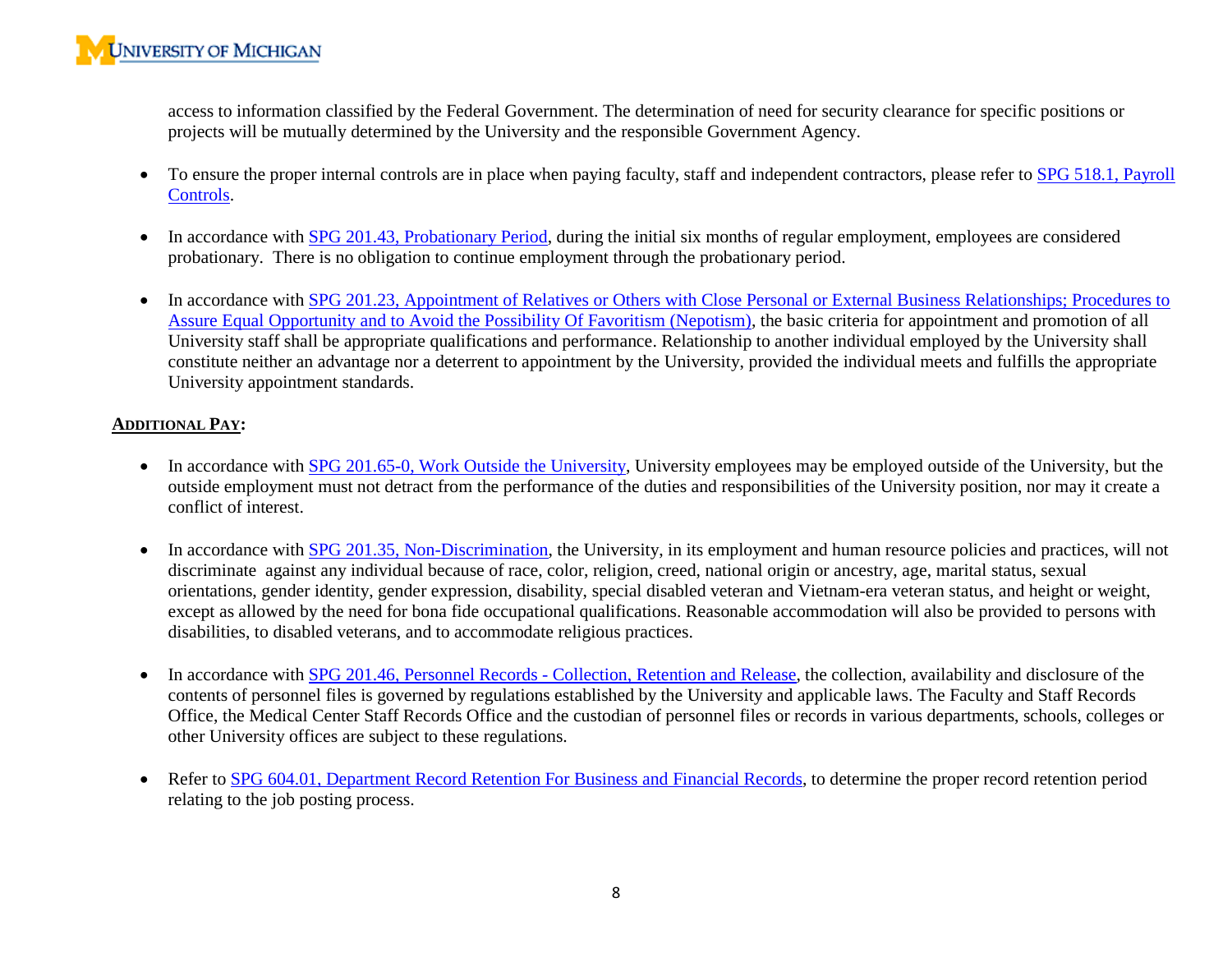- To ensure the proper internal controls are in place when paying faculty, staff and independent contractors, please refer to SPG 518.1, Payroll [Controls.](http://spg.umich.edu/pdf/518.01.pdf)
- In accordance with [SPG 201.23, Appointment of Relatives or Others with Close Personal or External Business](http://spg.umich.edu/pdf/201.23.pdf) Relationships; Procedures to [Assure Equal Opportunity and to Avoid the Possibility Of Favoritism \(Nepotism\),](http://spg.umich.edu/pdf/201.23.pdf) the basic criteria for appointment and promotion of all University staff shall be appropriate qualifications and performance. Relationship to another individual employed by the University shall constitute neither an advantage nor a deterrent to appointment by the University, provided the individual meets and fulfills the appropriate University appointment standards.

### **SUPPLEMENTAL/OTHER PAY:**

- In accordance with [SPG 201.65-0, Employment Outside the University,](http://spg.umich.edu/pdf/201.65-0.pdf) University employees may be employed outside of the University, but the outside employment must not detract from the performance of the duties and responsibilities of the University position, nor may it create a conflict of interest.
- In accordance with [SPG 201.35, Non-Discrimination,](http://spg.umich.edu/pdf/201.35.pdf) the University, in its employment and human resource policies and practices, will not discriminate against any individual because of race, color, religion, creed, national origin or ancestry, age, marital status, sexual orientations, gender identity, gender expression, disability, special disabled veteran and Vietnam-era veteran status, and height or weight, except as allowed by the need for bona fide occupational qualifications. Reasonable accommodation will also be provided to persons with disabilities, to disabled veterans, and to accommodate religious practices.
- In accordance with SPG 201.46, Personnel Records [Collection, Retention and Release,](http://spg.umich.edu/pdf/201.46.pdf) the collection, availability and disclosure of the contents of personnel files is governed by regulations established by the University and applicable laws. The Faculty and Staff Records Office, the Medical Center Staff Records Office and the custodian of personnel files or records in various departments, schools, colleges or other University offices are subject to these regulations.
- Refer to [SPG 604.01, Department Record Retention For Business and Financial Records,](http://spg.umich.edu/policy/604.01) to determine the proper record retention period relating to the job posting process.
- To ensure the proper internal controls are in place when paying faculty, staff and independent contractors, please refer to SPG 518.1, Payroll [Controls.](http://spg.umich.edu/pdf/518.01.pdf)